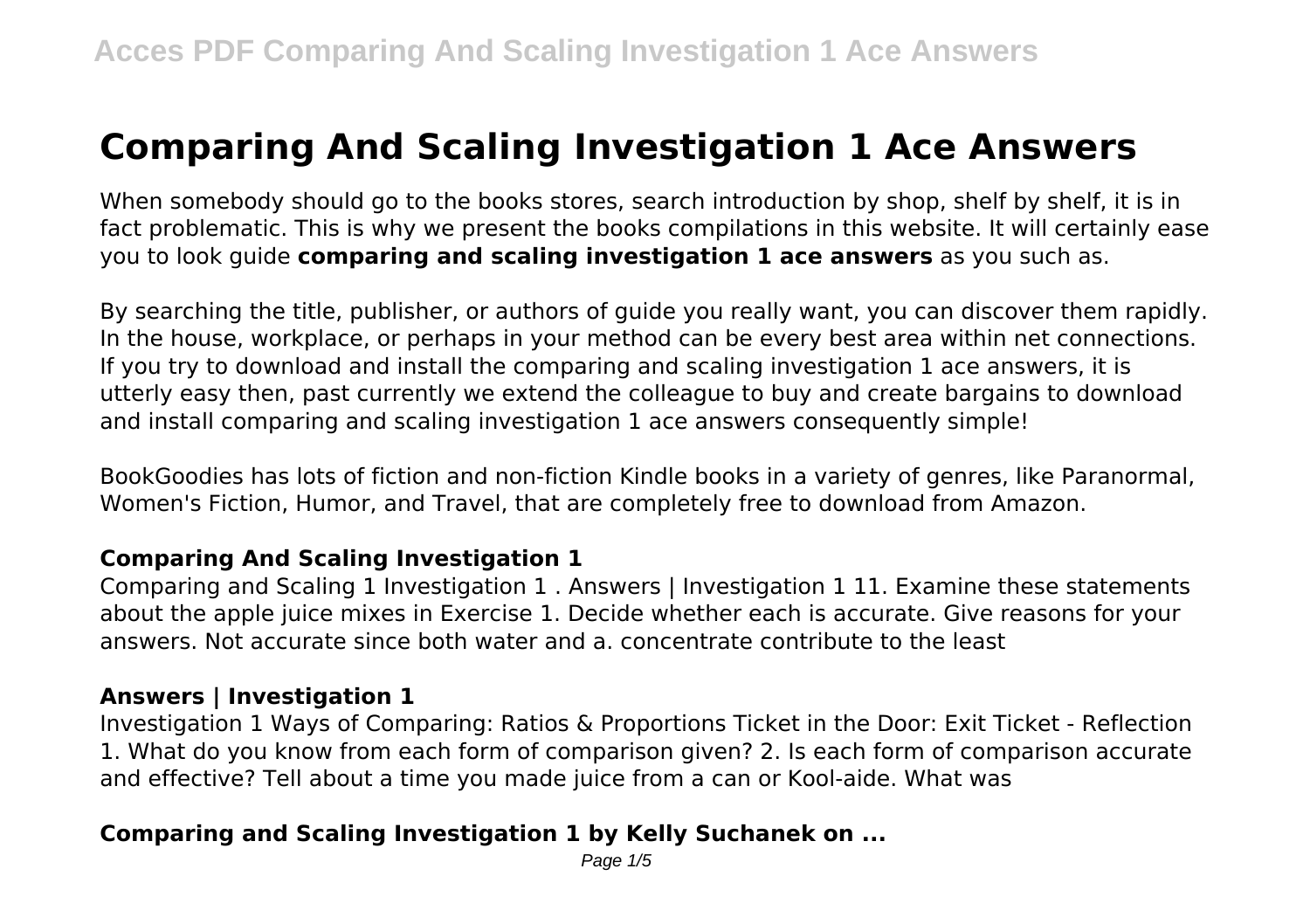Comparing and Scaling: Homework Examples from ACE Investigation 1: Ways of Comparing: Ratios and Proportions, ACE  $#5, #33$  Investigation 2: Comparing and Scaling Rates, ACE  $#8, #9, #15$ Investigation 3: Using Ratios, Percents, and Proportions, ACE #11 #34 Investigation 1: Ways of Comparing: Ratios and Proportions ACE # 5 Stude nts at a middle school are asked to record how they spend their time ...

### **Comparing and Scaling: Homework Examples from ACE**

CMP 3 SE Comparing and Scaling Investigation 1 6/21/2012 Investigation 1 Comparing and Scaling-1 Investigation 1 Ways of Comparing: Ratios and Proportions Surveys are used to find people's preferences in food or cars or political candidates. Often it is not hard to decide, from the survey results, which are favorite choices.

# **Comparing and Scaling - Pearson Education**

Investigation 1: Ratios and Proportions and Investigation 2: Comparing and Scaling Rates Standards: 7.RP.1: Compute unit rates associated with ratios of fractions, including ratios of lengths, areas and other quantities measured in like or different units.

# **Comparing and Scaling: Ratios, Rates, Percents ...**

Comparing and Scaling Practice Answers Investigation 1 Additional Practice 1. a. If you add up the numbers of years for all the activities, you get a lifetime of ... 1 2 1 3 16 3 4 3 Comparing and Scaling Practice Answers Male Female <35 85,000 50,000 35–44 150,000 60,000 45–54 140,000 35,000 55–64

# **Comparing and Scaling Practice Answers**

Investigation 2 Comparing and Scaling Rates: Investigation 2 has three problems with a focus on rates and the constant of proportionality. Problem 2.1 is the same as 2.2 in CMP2. Problems 2.2 and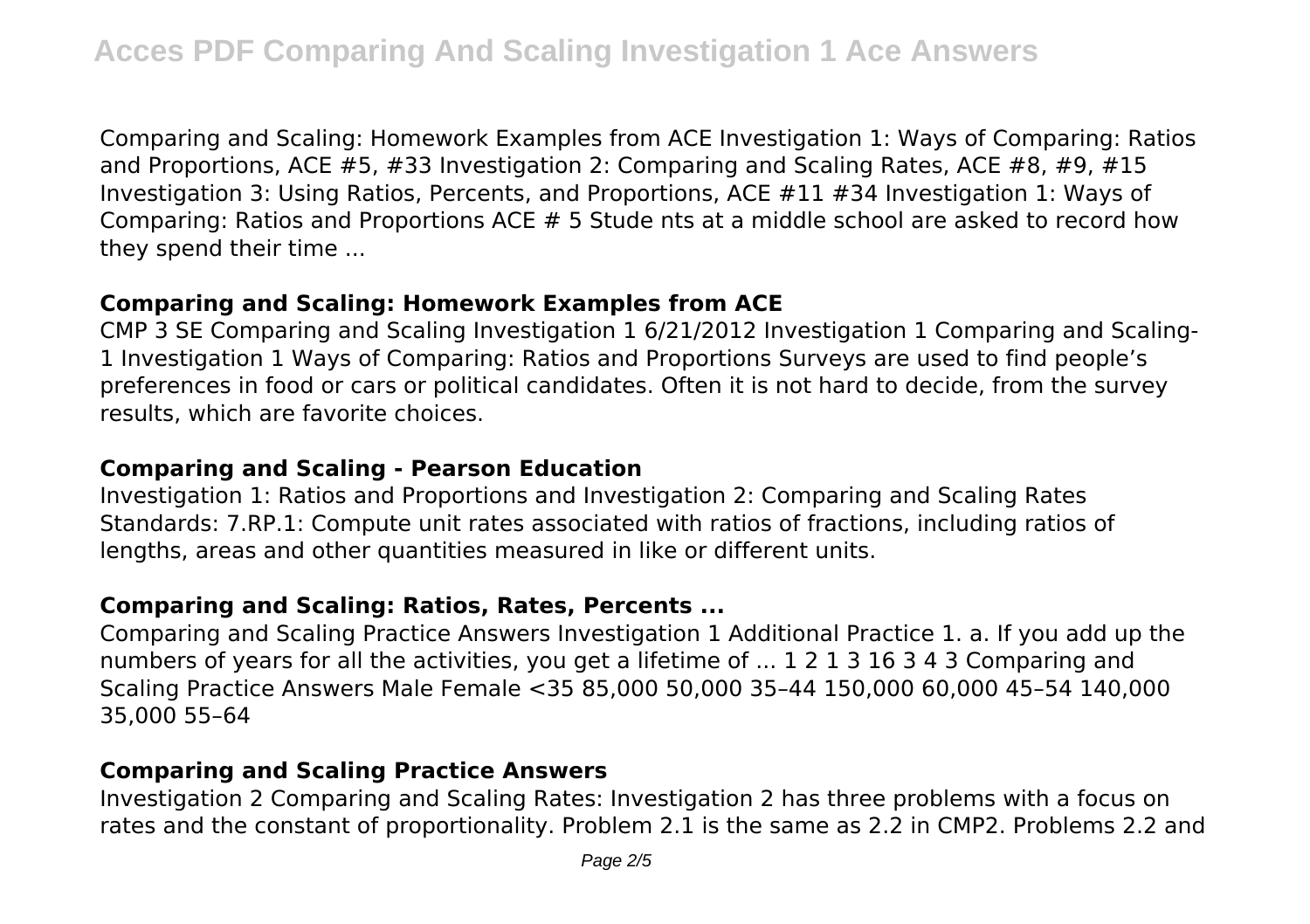2.3 are new. Investigation 3 Markups, Markdowns, and Measures: Using Ratios, Rates, and Proportions: Investigation 3 has three problems and the intent ...

## **Comparing and Scaling - Connected Mathematics Project**

Comparing and Scaling Investigation 1 A C E. Answers | Investigation 1 18. 10 1 Raina's strategy works: 32 : 128 is equivalent to 1 : 4. x Amelia's strategy works: She is simply applying a scale factor of 2 at each step. Krista's strategy is incorrect. This fraction would be

### **A C E Answers | Investigation 1 Applications**

Investigation 3. Comparing and Scaling 3.1 ACE. Comparing and Scaling 3.1 ACE Answer Key; Comparing and Scaling 3.2 ACE. Comparing and Scaling 3.2 ACE Answer Key; Comparing and Scaling 3.3 ACE. Comparing and Scaling 3.3 ACE Answer Key; Learning Targets and Khan Academy Links. 4.1:

#### **7th Math Unit 4 Comparing and Scaling | Ryan Bell**

Answers | Investigation 2 12. a. \$1.50 per dozen apples, or about \$.13 per apple  $C = 1.5d$  b. \$.16 per bottle  $C = 0.16$ b d. c. \$.12 per ounce of mozzarella cheese  $C = 0.12$ m 13. The 8a. -pack is the better deal; each glue stick is about \$.50. b. The single roll is the better deal; each

## **A C E Answers | Investigation 2 Applications**

Comparing and Scaling: Investigation 3.2. Comparing and Scaling. Ratio, Proportion, and Percent. Investigation #3- CMP2. Mathematical & Problem-SolvingLearning Goals for Comparing & Scaling Rates. Examine & Connect the idea of unit rate to what you already know about ratios and about linear relationships (3.1)

# **Comparing and Scaling - Kyrene School District**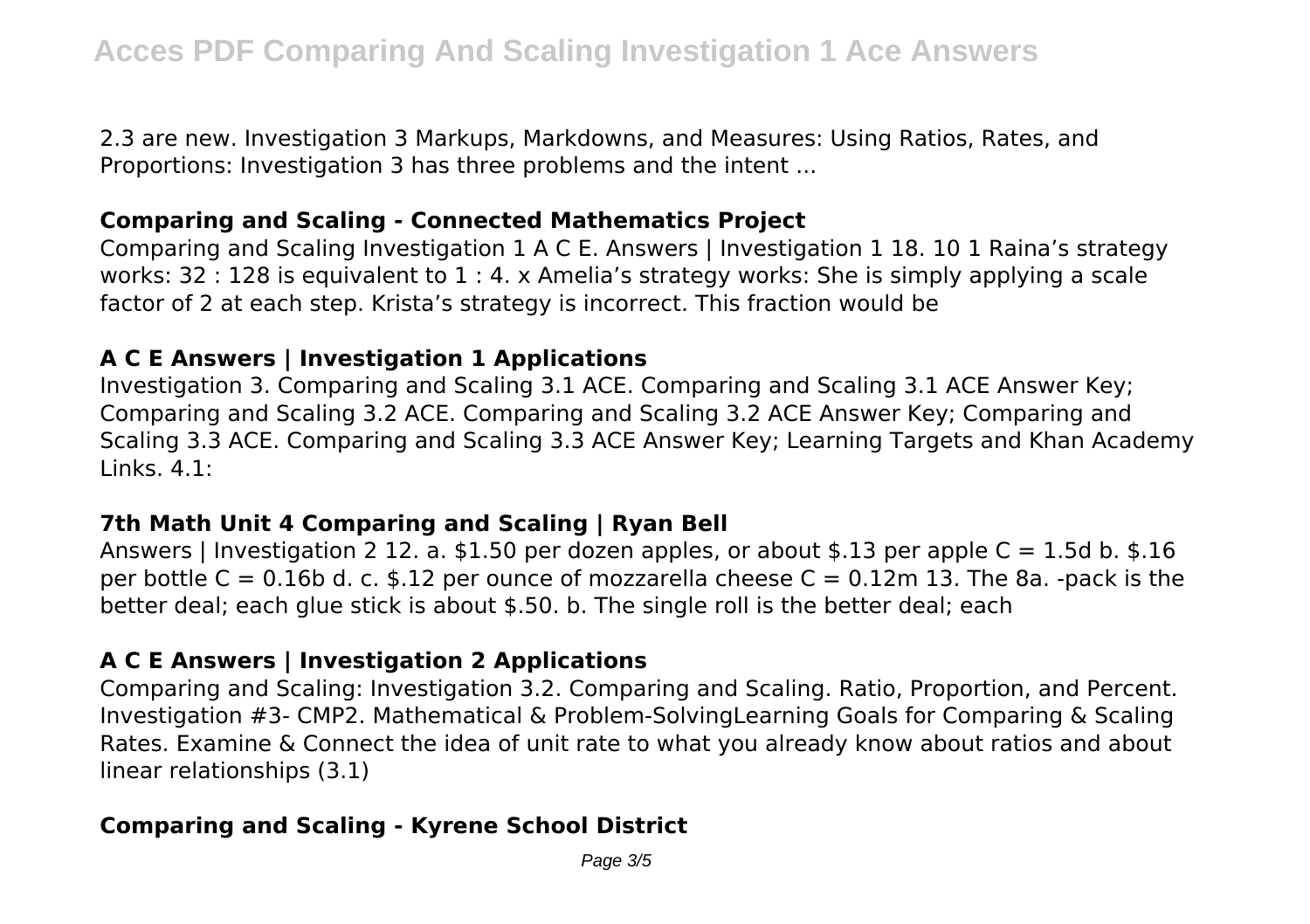Investigation 2 Additional Practice 1. a. 75 minutes;Adding 20 customers would increase the number of customers by one-half, so it would increase his time by about one-half. b. It will take Bill 50 37.5 minutes to deliver the Sunday papers. 2. a. 100 centimeters 1 meter 1,000,000 microns. So 1 centimeter 10,000 microns. b. 0.2911 centimeter c ...

## **Comparing and Scaling Practice Answers**

Comparing and Scaling Welcome parents and students to this webpage where you will find help with the Connected Math (CMP) Unit named above. Each underlined title you see below is a link to another page which will provide you with interactive practice and explanation. In CMP textbooks, chapters are called "investigations".

## **Comparing-and-Scaling - CMP2 Math Support - Grade 7**

Investigation 2.1 How can you determine whether two ... Possible answer: placing 1 more pizza on the large table gives a ratio of 5 pizzas to 10 people, or  $\frac{1}{2}$  pizza to 1 person. At the smaller table, sharing 3 pizzas among 8 people gives each person less than ½ pizza. ... Comparing and Scaling Author:

## **Comparing and Scaling - Kyrene School District**

Comparing and Scaling: Investigation 1 and 2 Review 1. In one of Mrs. Kyle's classes, there are 9 girls, 11 boys and 2 teachers (including her). Write a ratio for each situation and then decide whether the situation is part-to-part or part-to-whole. a) Boys to Girls b) Girls to Students

# **Name: Date: Period: Comparing and Scaling: Investigation 1 ...**

Comparing and Scaling 1 Investigation 2. Note: Students might make equivalent ratios with the same number of pizzas, for example, 12 pizzas : 30 people and 12 pizzas : 32 people. If more people share the same number of pizzas, each person gets a smaller share.